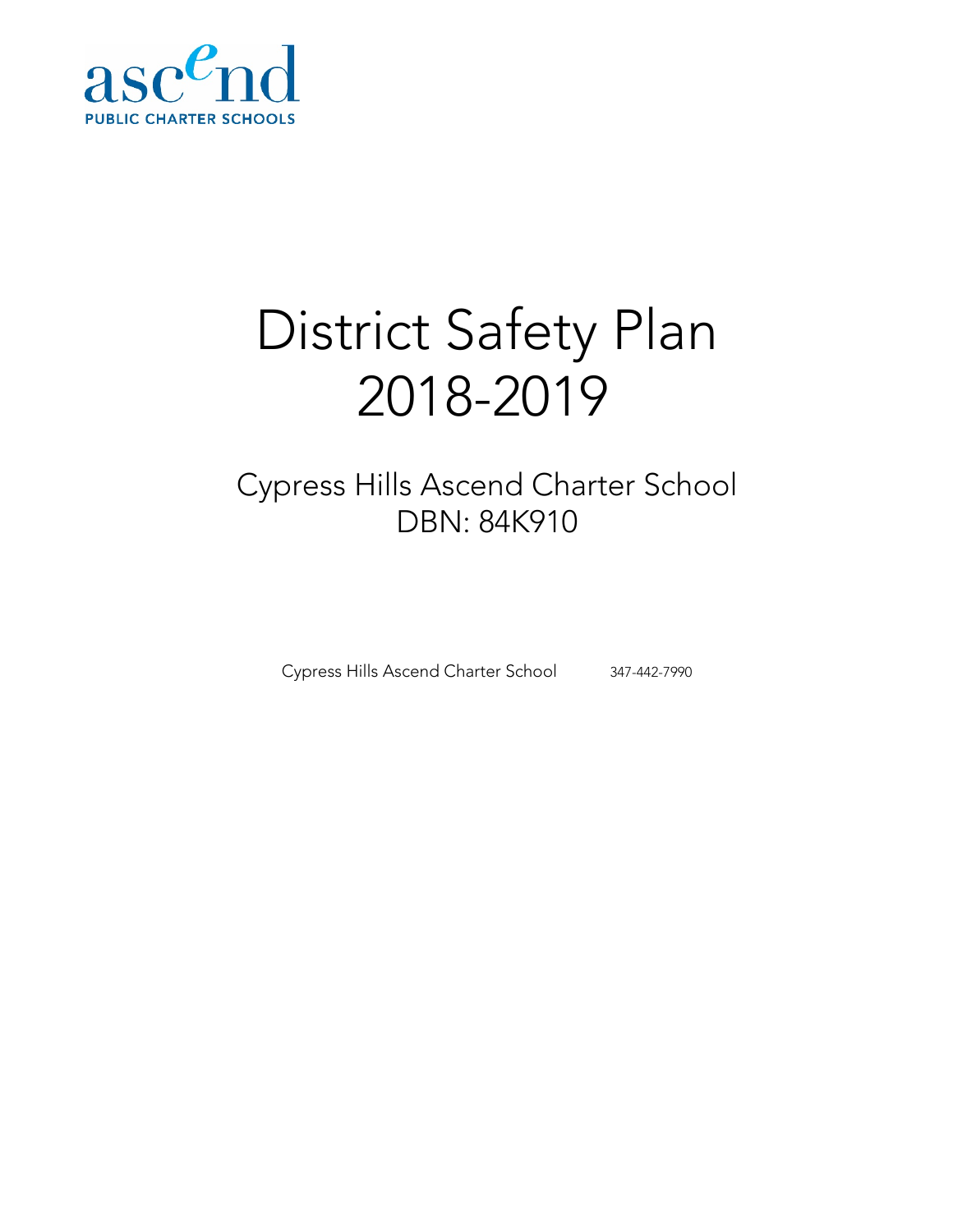## Table of Contents

| 2.  |  |
|-----|--|
| 3.  |  |
| 4.  |  |
| 5.  |  |
| 6.  |  |
| 7.  |  |
| 8.  |  |
| 9.  |  |
| 10. |  |
| 11. |  |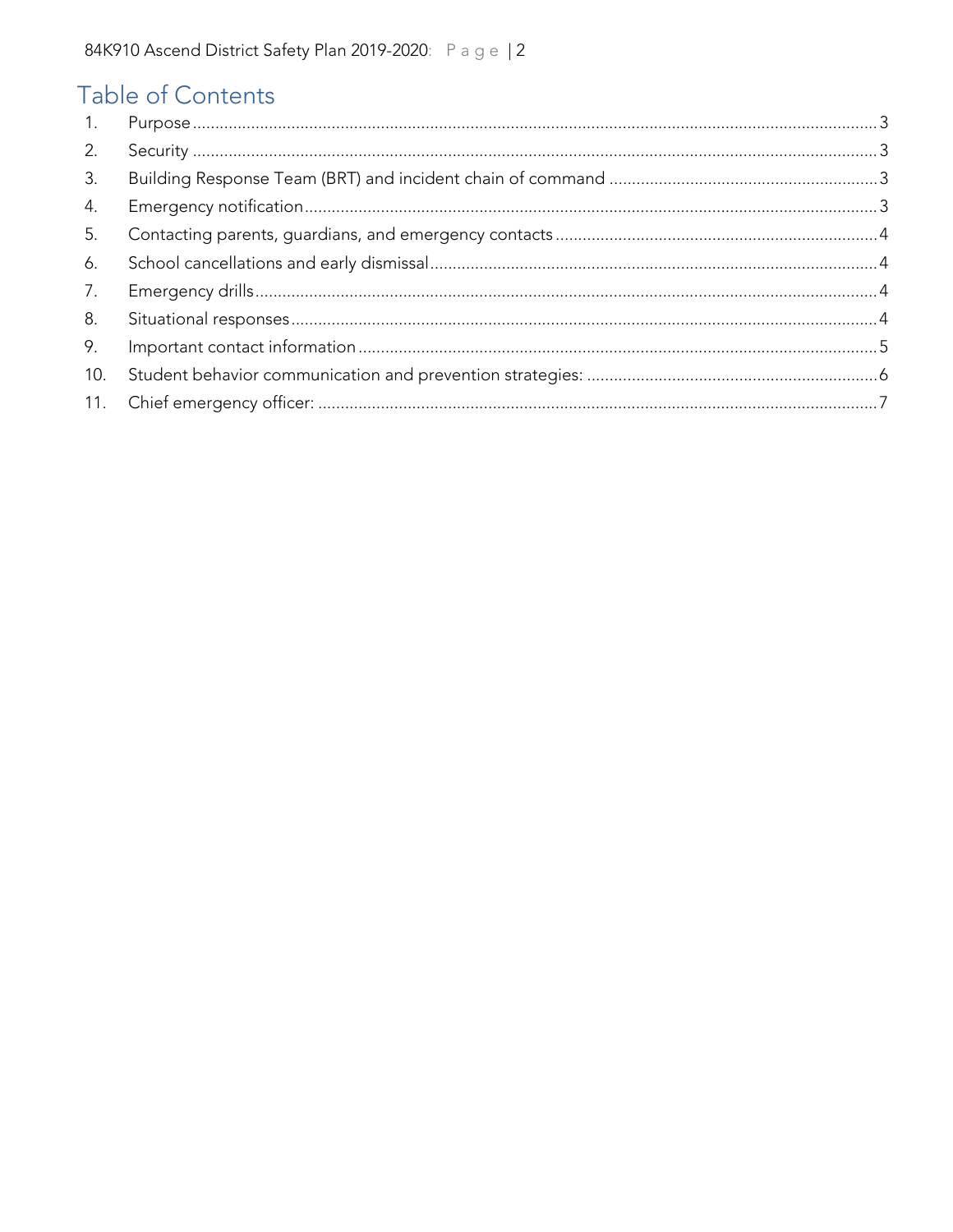<span id="page-2-0"></span>1. Purpose<br>A critical component of a successful and safe school is a detailed plan. Ascend Public Charter Schools combine a variety of programs and strategies in order to provide a positive and safe learning environment for its students and staff.

Ascend schools have created a comprehensive Student Discipline Policy and Staff Handbook that details appropriate procedures for staff in their interactions with students. Ascend Public Charter Schools hold regular staff meetings where staff are able to discuss school issues as they relate to safety and other issues pertinent to the school. All handbooks and policies follow regulations as set forth by city, state, and federal education regulations. Staff are trained during summer institutes on these policies and procedures.

<span id="page-2-1"></span>2. Security<br>The facility has an electronic security system. This system includes a public announcement system, video surveillance cameras, door alarms on all doors to the outside, a security alarm system and motion sensors. Well-trained staff enforce Ascend Charter Schools' safety procedures. Each Ascend school is staffed with at least one security guard who is on duty anytime adults and/ or children are in the building.

# <span id="page-2-2"></span>3. Building Response Team (BRT) and incident chain of command<br>If the safety of the students, staff, or the facility is compromised or is likely to be compromised, the

school's Building response team (BRT) will be responsible for implementing all emergency protocols, under the guidance of the Incident Commander. The Incident Commander's responsibilities will include:

- o Immediately create, publish and/or communicate an Incident Action Plan if necessary. An Incident Action Plan should be implemented if:
	- A homicidal threat has been made to an individual or individuals at the school
	- A bomb threat occurs
	- There have been threats of fighting or large group assembly/protest
- o This plan will include:
	- Immediate priorities, especially the safety of responders, other emergency workers, bystanders, and people involved in the incident.
	- Overall objectives and the strategy to achieve the objectives.
- o Establish and monitor the progression of the incident and provide clear updates to the BRT.

#### <span id="page-2-3"></span>4. Emergency notification

If a perceived emergency occurs, staff must contact their , School Director, immediately. When there is confirmed/immediate danger, staff must notify 911 immediately. When a staff member calls the 911, they must immediately contact the Director of Operations.

If the emergency 911 call results in the following outcomes, the School Director must send a group text message to their respective network director of operations, managing director, the chief schools' officer, and the chief operating officer:

- o Whole or partial school evacuation
- o School closure/early dismissal
- o Soft Lockdown
- o Hard Lockdown
- o Continued police presence
- o More than one student needing emergency medical attention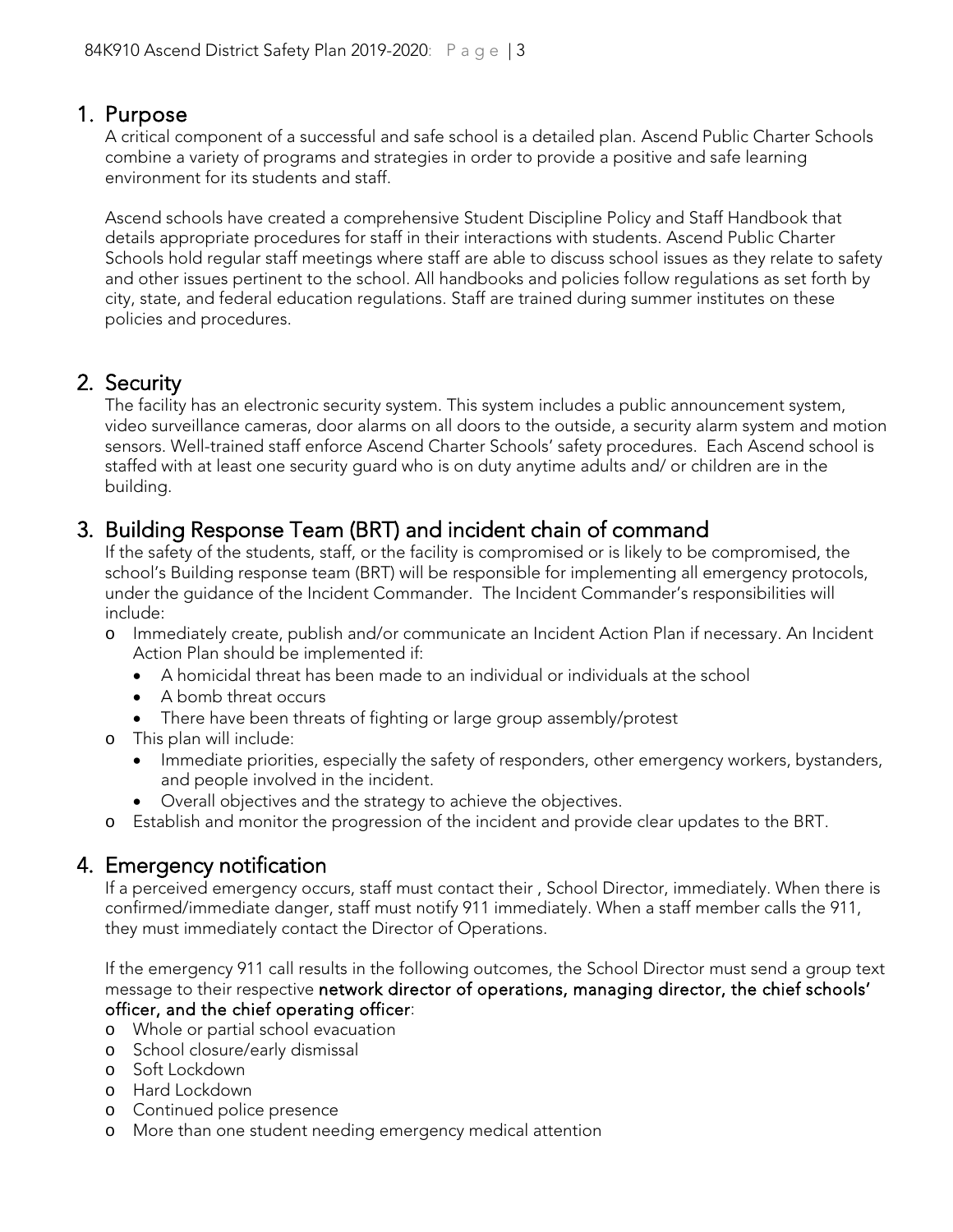If the emergency is facilities related (e.g. - gas, electric, etc.), the School Director must also notify the Director of Facilities.

#### <span id="page-3-0"></span>5. Contacting parents, guardians, and emergency contacts

Ascend Charter Schools keep electronic and paper records of up-to-date contact information. The schools use landlines and cellular phones to contact caregivers and/or emergency contacts in case of an emergency. Caregivers are encouraged to contact the network office if they are unable to contact the school. The network office will assist in communication.

### <span id="page-3-1"></span>6. School cancellations and early dismissal

School cancellations occur for a variety of reasons and are always determined by Ascend Learning. These reasons may include inclement weather, acts of war, terrorism, or any other situation where the administration of the school or the NYCDOE feels students and/or staff are in danger. Ascend Public Charter Schools will utilize a variety of strategies to inform the public of any school closings, including posting this information on the school's website, and calling families when possible.

#### Unexpected early dismissal

An early dismissal may arise in case of an unforeseen emergency such as an evacuation, gas leak, bomb scare, act of war, act of terrorism or any other situation where the administration of the school feels it is students and/or staff is in danger. If there is an emergency requiring an unexpected early dismissal, Ascend Learning will be notified per the aforementioned emergency notification protocol.

<span id="page-3-2"></span>7. Emergency drills<br>New York State guidance requires twelve drills be conducted each school year using the following guidelines:

- o 8 evacuation drills before December 31
	- 4 of which using secondary exit routes
- o 4 lockdown drills at any time in the year

All drills must be scheduled and shared with the BRT and Network Operations before the start of school in September.

| <b>Emergency Situation</b> | Response                                                                                                                                                                                                                                                                                                                                                                                                                                                                                                                                                                                                   |
|----------------------------|------------------------------------------------------------------------------------------------------------------------------------------------------------------------------------------------------------------------------------------------------------------------------------------------------------------------------------------------------------------------------------------------------------------------------------------------------------------------------------------------------------------------------------------------------------------------------------------------------------|
| Explosive/bomb threat      | Implement evacuation drill protocol                                                                                                                                                                                                                                                                                                                                                                                                                                                                                                                                                                        |
| Threat of violence         | The Incident Commander will be notified immediately of all implied or<br>direct threats.<br>The level of threat will be determined based on gathered information. The<br>Incident Commander will contact local law enforcement officials if<br>necessary.<br>The situation will be monitored closely until the threat passes or local law<br>enforcement officials take control.<br>If a threat was directed at another student, the threatened student's<br>guardian must be contacted immediately and informed about the threat<br>made.<br>If determined, a lock-down or shelter in may be implemented. |

#### <span id="page-3-3"></span>8. Situational responses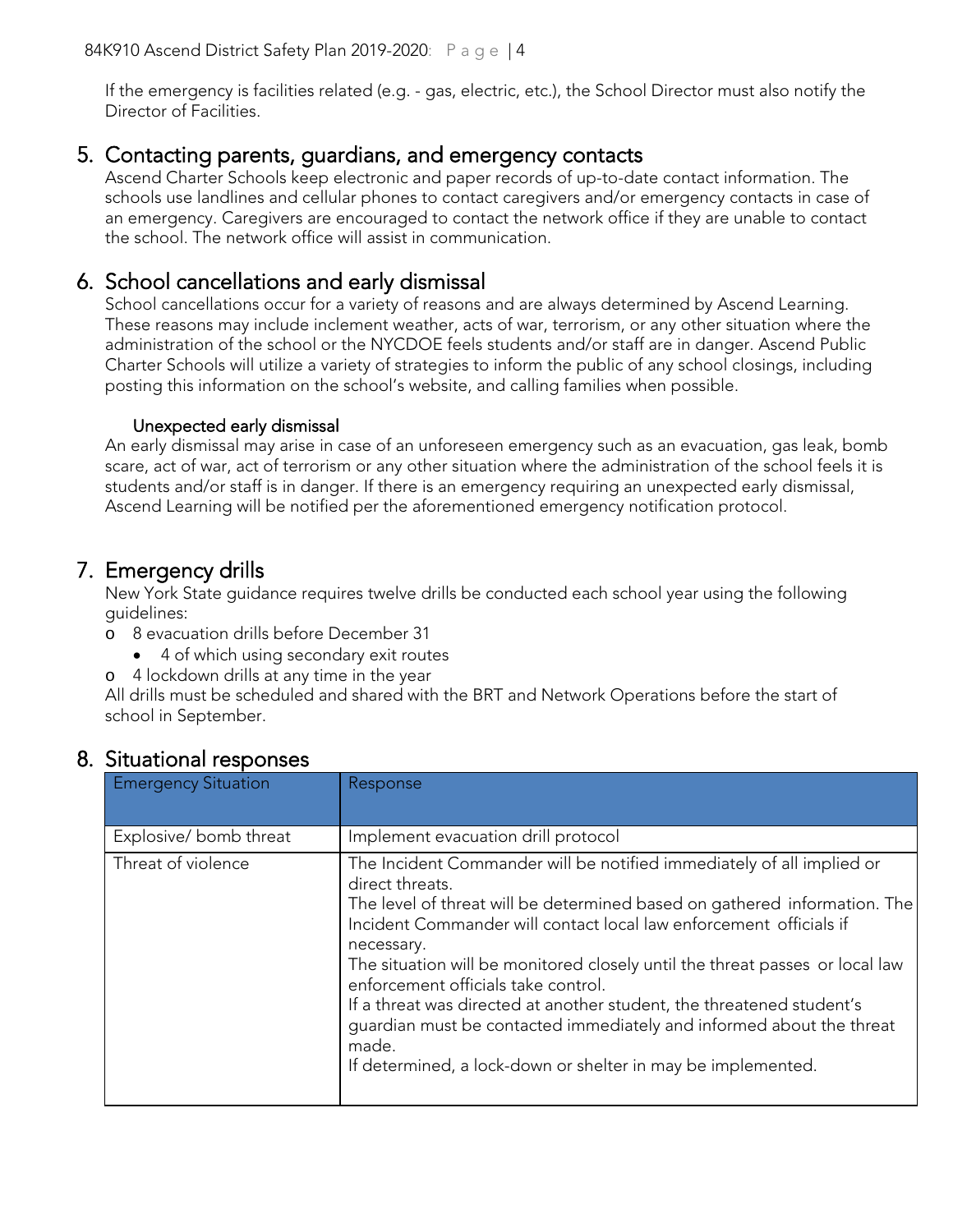| Hostage<br>Missing Child                                                                | The first person aware of the situation will immediately notify the Director<br>of Operations or the School Director and he/she will notify the police.<br>No response will be given to media until deemed necessary.<br>The school will go on hard lock down as necessary.<br>The School Director and Director of Operations will turn over authority to<br>the police upon their arrival and assist as requested.<br>The staff member who cannot locate the child immediately alerts the<br>$\bullet$                                                                                                                                                                                                                                                                                                             |
|-----------------------------------------------------------------------------------------|---------------------------------------------------------------------------------------------------------------------------------------------------------------------------------------------------------------------------------------------------------------------------------------------------------------------------------------------------------------------------------------------------------------------------------------------------------------------------------------------------------------------------------------------------------------------------------------------------------------------------------------------------------------------------------------------------------------------------------------------------------------------------------------------------------------------|
|                                                                                         | school director and director of operations<br>After 5 minutes pass without finding the child, the following actions<br>$\bullet$<br>must be taken simultaneously<br>The school director engages a Soft Lockdown<br>• The director of operations instructs security to review camera<br>footage<br>• The director of operations instructs office staff to check attendance<br>records to ensure the student was in school and didn't leave early<br>After 5 additional minutes in a lockdown and the student is not found,<br>the following actions must be taken:<br>Student emergency contacts are called to ensure they have not<br>been picked up<br>• The police are called if emergency contacts do not have the child<br>Prior to police arrival, prepare appropriate video footage for officers<br>to review |
| Civil Disturbance                                                                       | Implement soft lock-down drill protocol                                                                                                                                                                                                                                                                                                                                                                                                                                                                                                                                                                                                                                                                                                                                                                             |
| Hazardous Material; Gas<br>Leak; Biological Threat;<br>Radiological Threat;<br>Epidemic | Implement evacuation drill protocol                                                                                                                                                                                                                                                                                                                                                                                                                                                                                                                                                                                                                                                                                                                                                                                 |
| Danger encountered during<br>Arrival/Dismissal                                          | Communication is made via 2-way Radios. Incident commander will<br>determine the next actions taken. (If gunshots are heard; instruct all<br>students and staff to drop to the ground and await communication).                                                                                                                                                                                                                                                                                                                                                                                                                                                                                                                                                                                                     |
| Earthquake                                                                              | In the event of an earthquake, the school will conduct the DROP<br>procedure (duck, cover and hold). Once the earth movement stops, the<br>building will immediately evacuate and be swept by Ascend Public Charter<br>Schools' personnel, using the same protocols and procedures used in the<br>event of an Evacuation emergency.                                                                                                                                                                                                                                                                                                                                                                                                                                                                                 |

### <span id="page-4-0"></span>9. Important contact information

New York Police Department Precincts

- o 67th- 2820 Snyder Ave, Brooklyn, NY 11226 [\(718\) 287-3211](https://www.google.com/search?q=67+police+precint&rlz=1C1GCEA_enUS823US823&oq=67+police+precint&aqs=chrome..69i57j0.4215j0j7&sourceid=chrome&ie=UTF-8)
- o 69th- 9720 Foster Avenue, Brooklyn NY 11236- (718) 257- 6211
- o 75th 1000 Sutter Ave, Brooklyn, NY 11208 [\(718\) 827-3511](https://www.google.com/search?q=75th+precintct&rlz=1C1GCEA_enUS823US823&oq=75th+precintct&aqs=chrome..69i57j0l5.2472j0j9&sourceid=chrome&ie=UTF-8)
- o 73rd: 1470 East New York Avenue, Brooklyn, NY 11212 (718) 495-5411
- o 83rd- 780 Knickerbocker Avenue, Brooklyn NY 11237 (718) 574-1605

Brookdale Hospital, 555 Rockaway Parkway, Brooklyn, NY 11212 - (718) 240-5000

Kings County Hospital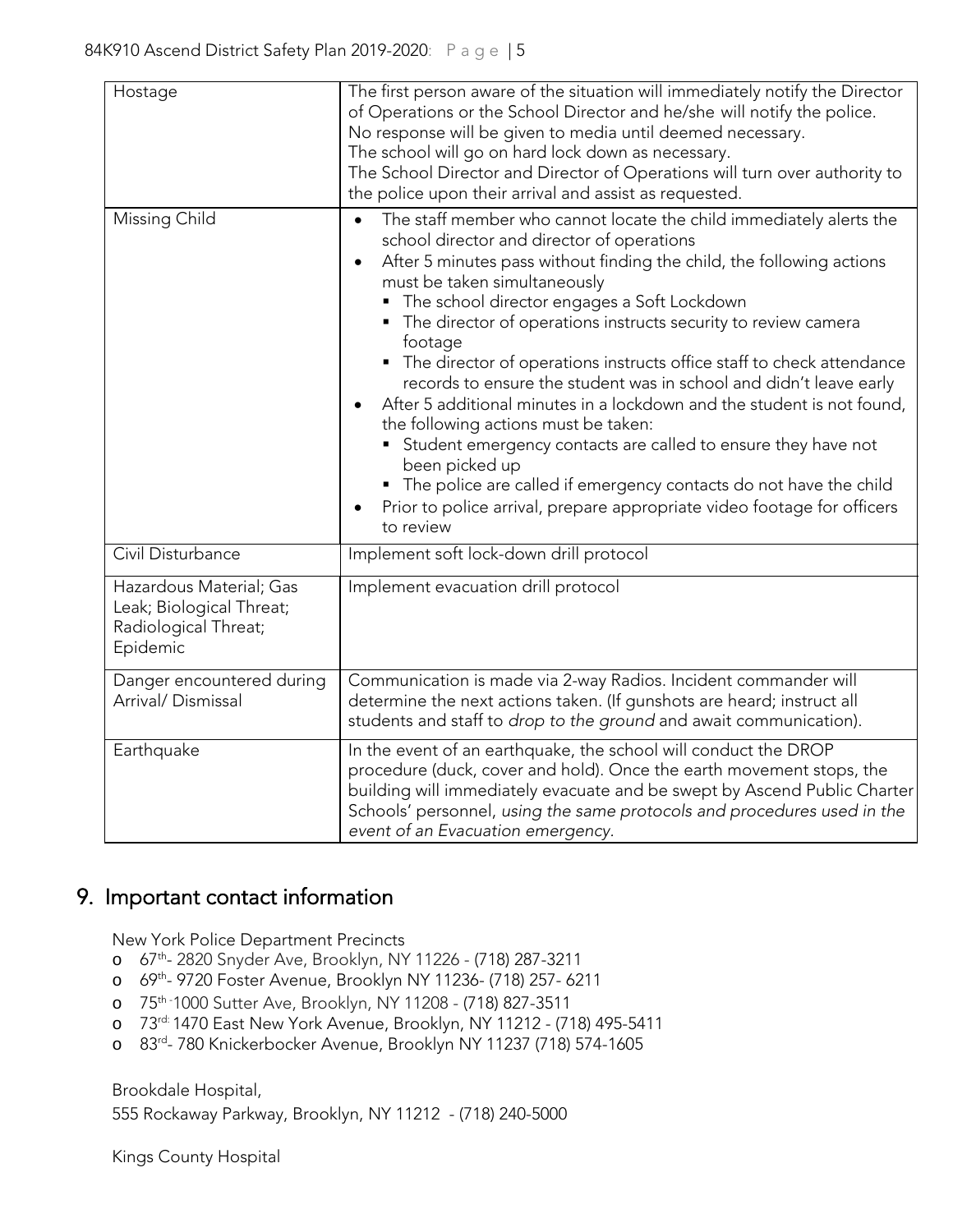84K910 Ascend District Safety Plan 2019-2020: Page | 6

451 Clarkson Avue, Brooklyn NY 11203 – (718) 245- 3131

Poison Control Center (800) 222 - 1222

NYCDOE, Charter Schools Office New York City Department of education, Charter Schools Office 52 Chambers Street New York, NY 10007 Tel : 212.374.5419

#### <span id="page-5-0"></span>10. Student behavior communication and prevention strategies:

#### Incident Report Procedure

This is employed to ensure the complete and accurate reporting of school-related injuries or any situation that has a likelihood of leading to legal action of any sort against the school is necessary to support both the prevention of future incidents and the sharing of information with appropriate authorities. Proper notification and reporting must be followed when a school-related incident of this nature has occurred. Incidents can occur on or near school property (e.g., in front of the building). They can also occur off school property when they have a nexus to the school, e.g., involving students or staff from the school.

#### Contacting law enforcement

Under certain circumstances, local law enforcement is called when there is an immediate threat to the safety and security of staff and students in the school such as:

- o If a student has threatened to take their own life, has been assessed using the Suicidal Ideation Protocol (contained in this document) and has been found to be at high risk of suicide.
- o If a student is alleged to have committed a crime against another student or staff member, calling the police should be handled on a case-by-case basis. In many instances, inform the parents of the student or the staff member that they can contact the police themselves to press charges may be the most appropriate response.

#### Formal discipline procedures

Hearings are held for students in the case of either a long-term suspension (10+ days) or expulsion. If a student commits an offense that calls for long-term suspension or expulsion, as defined in the student code of conduct.

#### Manifest determination reviews

Students with an IEP, 504 or where the school is deemed to know that the student has a disability are required to have a manifest determination review (MDR) before being suspended more than cumulative 10 days in a school year. Ascend requires that the Committee on Special Education (CSE) is notified at 7 days of cumulative suspensions in order that the CSE is aware of the potential for an MDR if the child continues to be suspended.

#### Suicidal ideation protocol

Ascend schools employ this protocol if a student has threatened self-harm (either verbally or in writing). Depending on the risk level (low, medium or high), varying follow up steps will ensue.

#### Homicidal ideation protocol

Ascend schools employ this protocol if a student has threatened the physical safety of others (either verbally or in writing). Depending on the risk level (low, medium or high), varying follow up steps will ensue.

#### Crisis plan